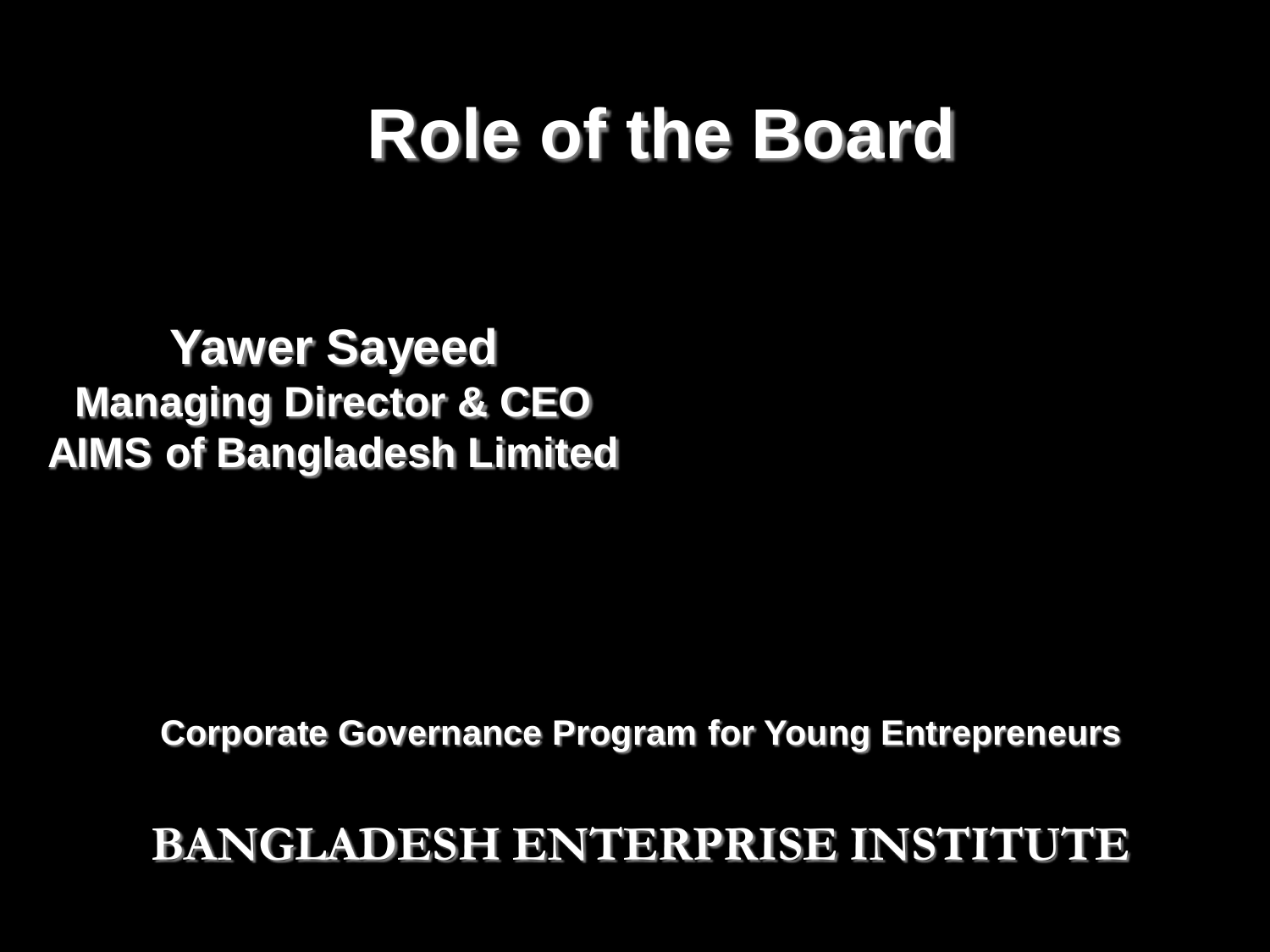## Key Purpose of the Board

*To ensure the company's prosperity by collectively directing the company's affairs, whilst meeting the appropriate interests of its shareholders and relevant stakeholders*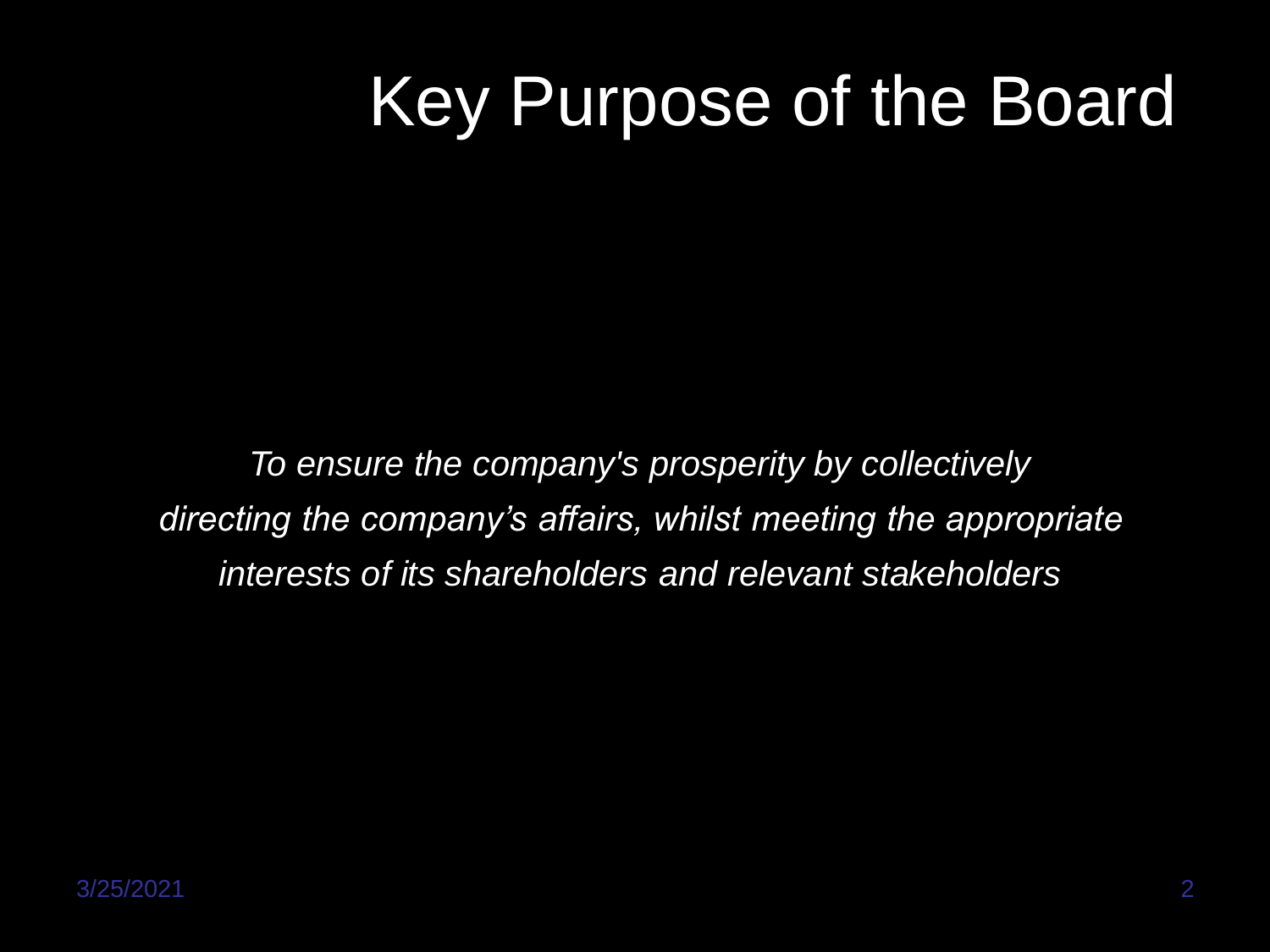# Key Tasks of the Board

**FORESIGHT** *Establish Vision, Mission and* Values

**STRATEGIC THINKING** Set Strategies and Structure

**OVERSIGHT** Delegate to management

**RESPONSIBILITY** Exercise accountability to shareholders and be responsible to relevant stakeholders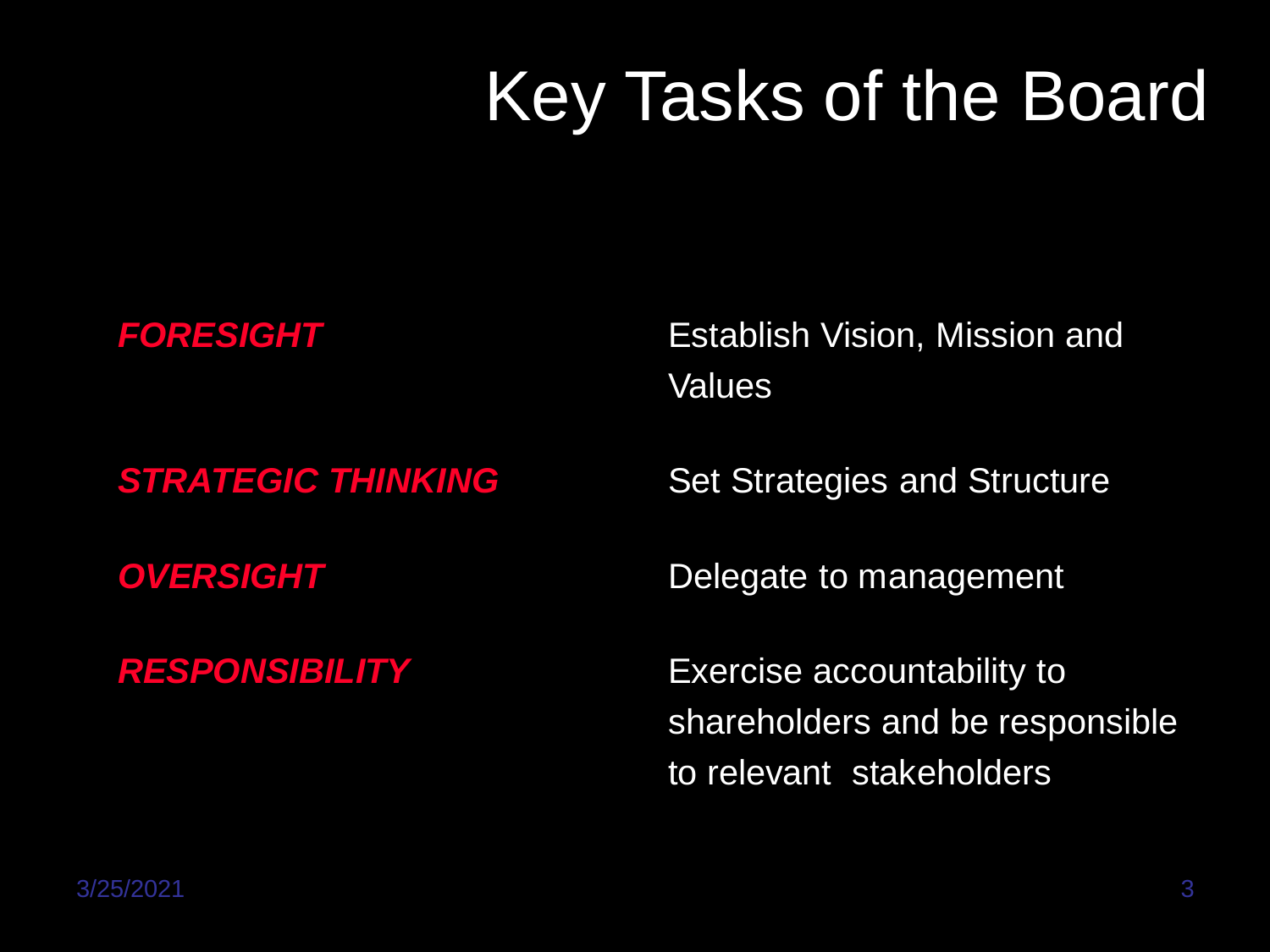## Reserved Powers

- **Accounting and management control policies and practices**
- **Director and senior manager appointments, removals, terms, conditions etc**
- **Auditor issues**
- **Communications to shareholders and the media**
- **Dividend payments**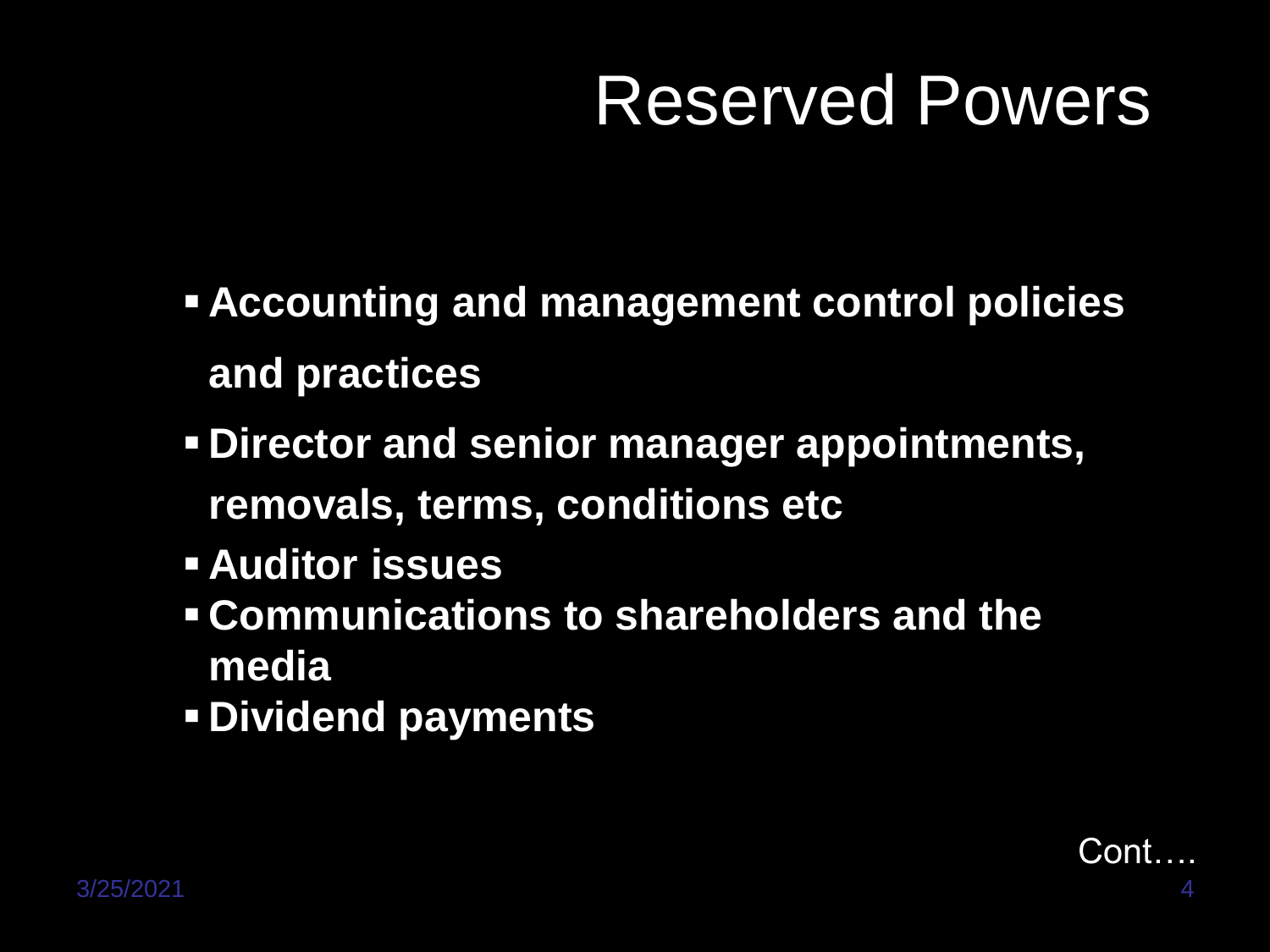#### Reserved Powers

- **Disposal or acquisition of major assets**
- **Major contracts and investments**
- **Authority levels**
- **Treasury, risk management and capital policies**
- **Budgets, strategies, mission and vision**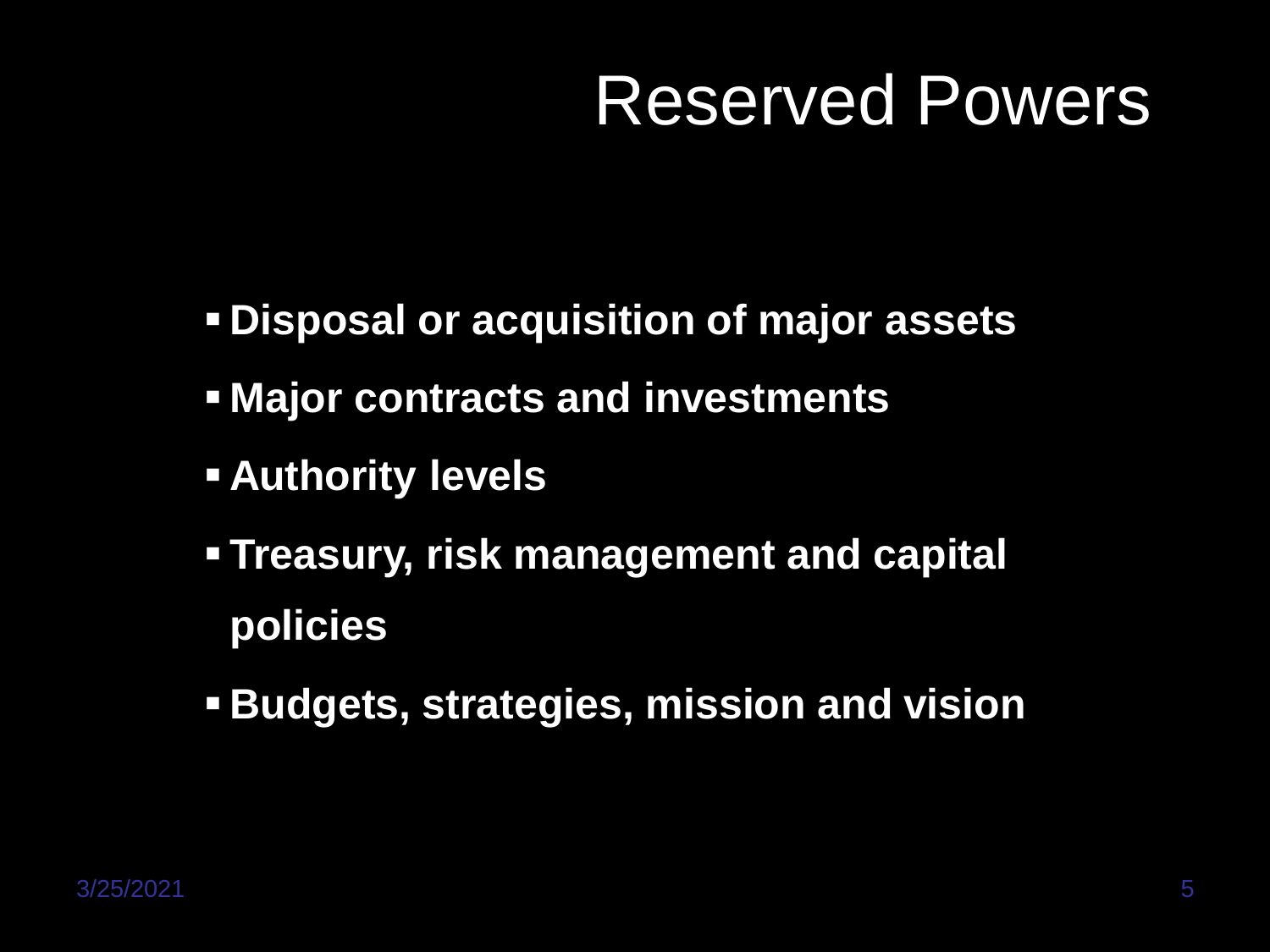### Features of a well run board

#### **Have a good balance of well-chosen and competent directors**

**Meet regularly** 

**Have challenging agendas** 

**Keep minutes correctly** 

Cont….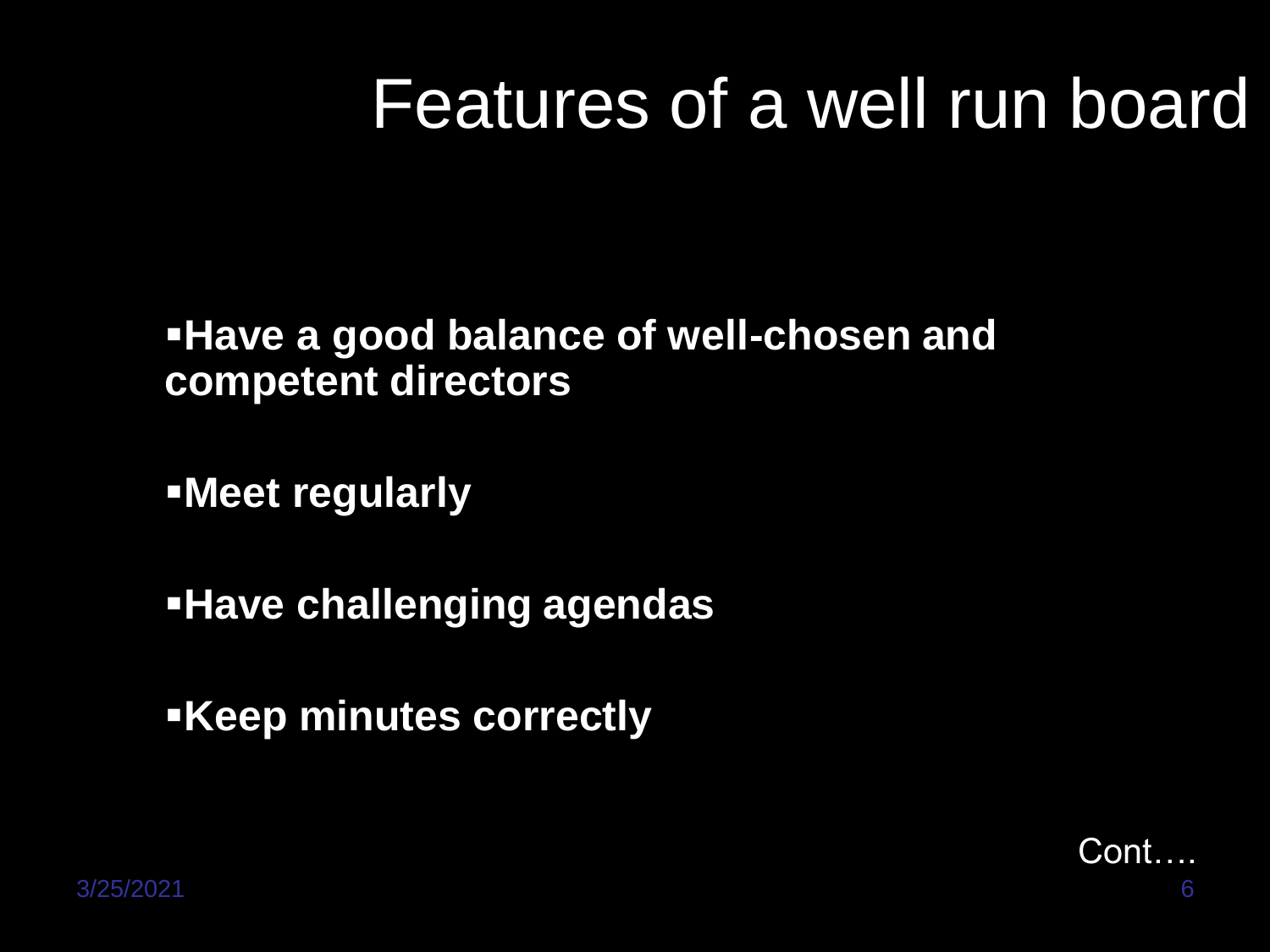#### Features of a well run board

**Shape the destiny of the company**

**Focus on the key tasks of the board** 

**Have board induction, inclusion, competence building and evaluation / appraisal systems in place**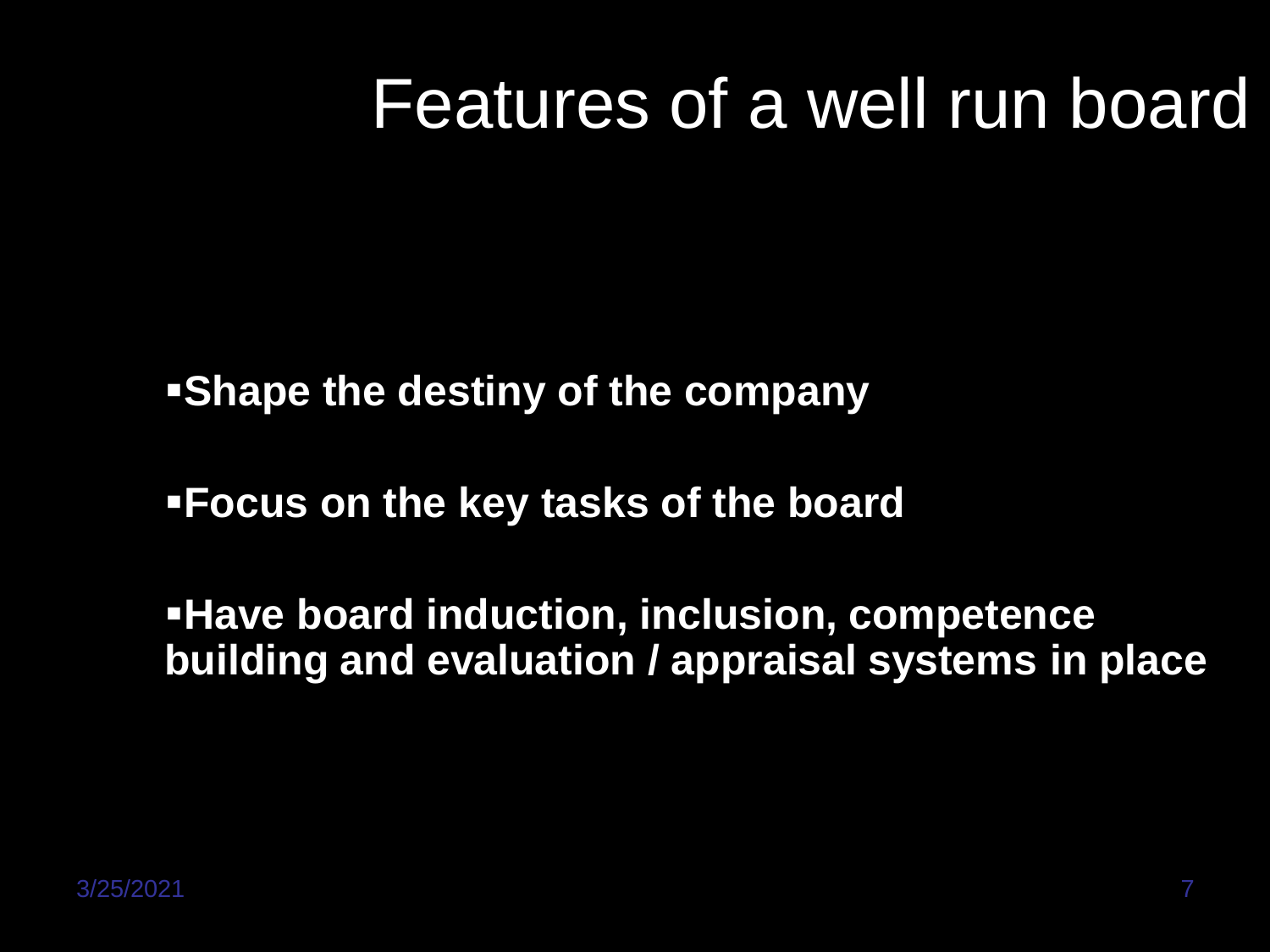## Features of a poorly run board

**Be too big or too small** 

**Have insufficient range of expertise**

**Be provided with inadequate information** 

**Take major decisions with inadequate debate or no challenge**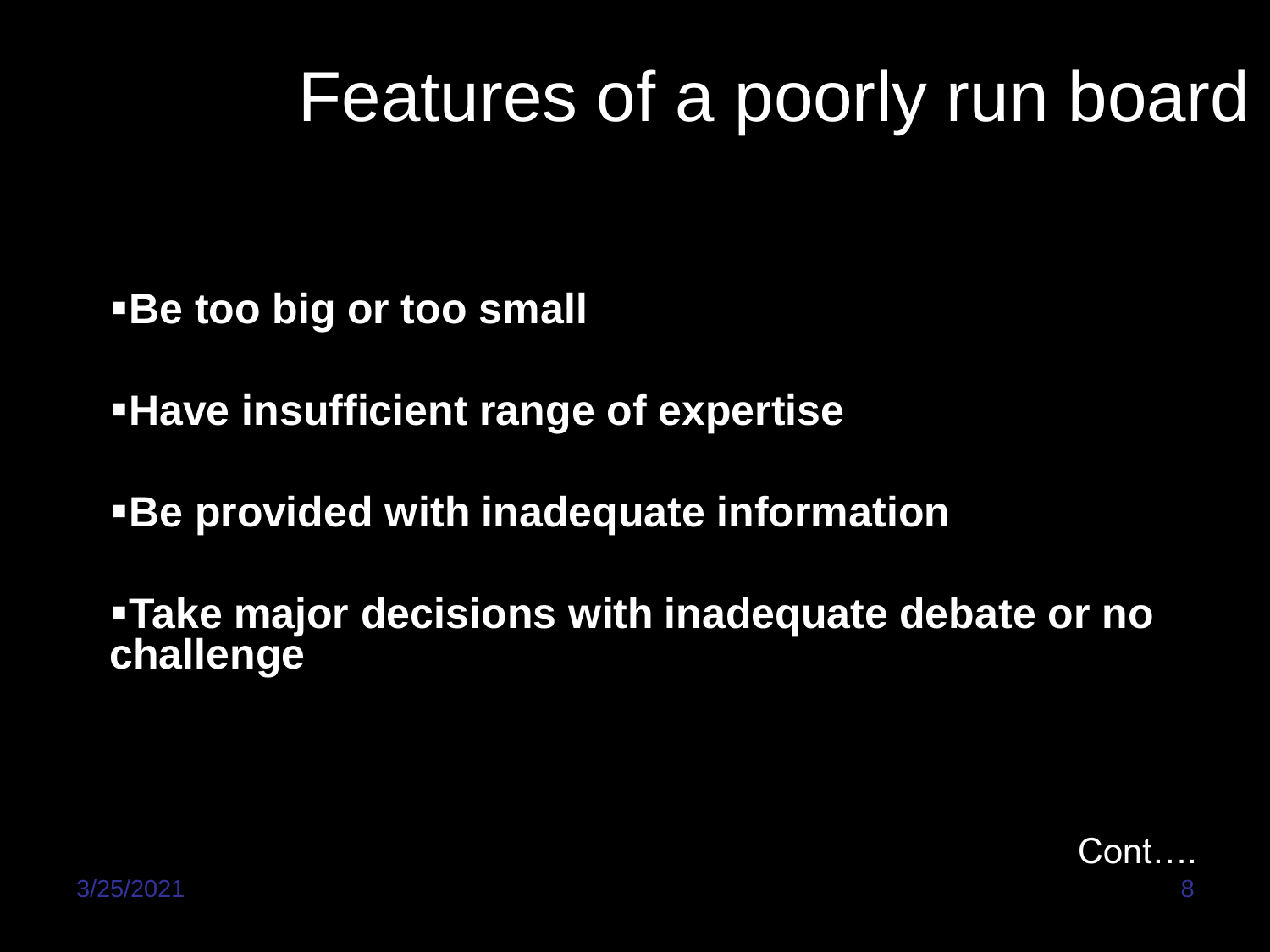## Features of a poorly run board

**Have decisions made by cabals of the board** 

**Have few reviews to see if the decisions were correct or not**

**Fail to push management hard on succession, investment (including training), R&D, product or market development**

**Fail to keep the company's financing arrangements under review**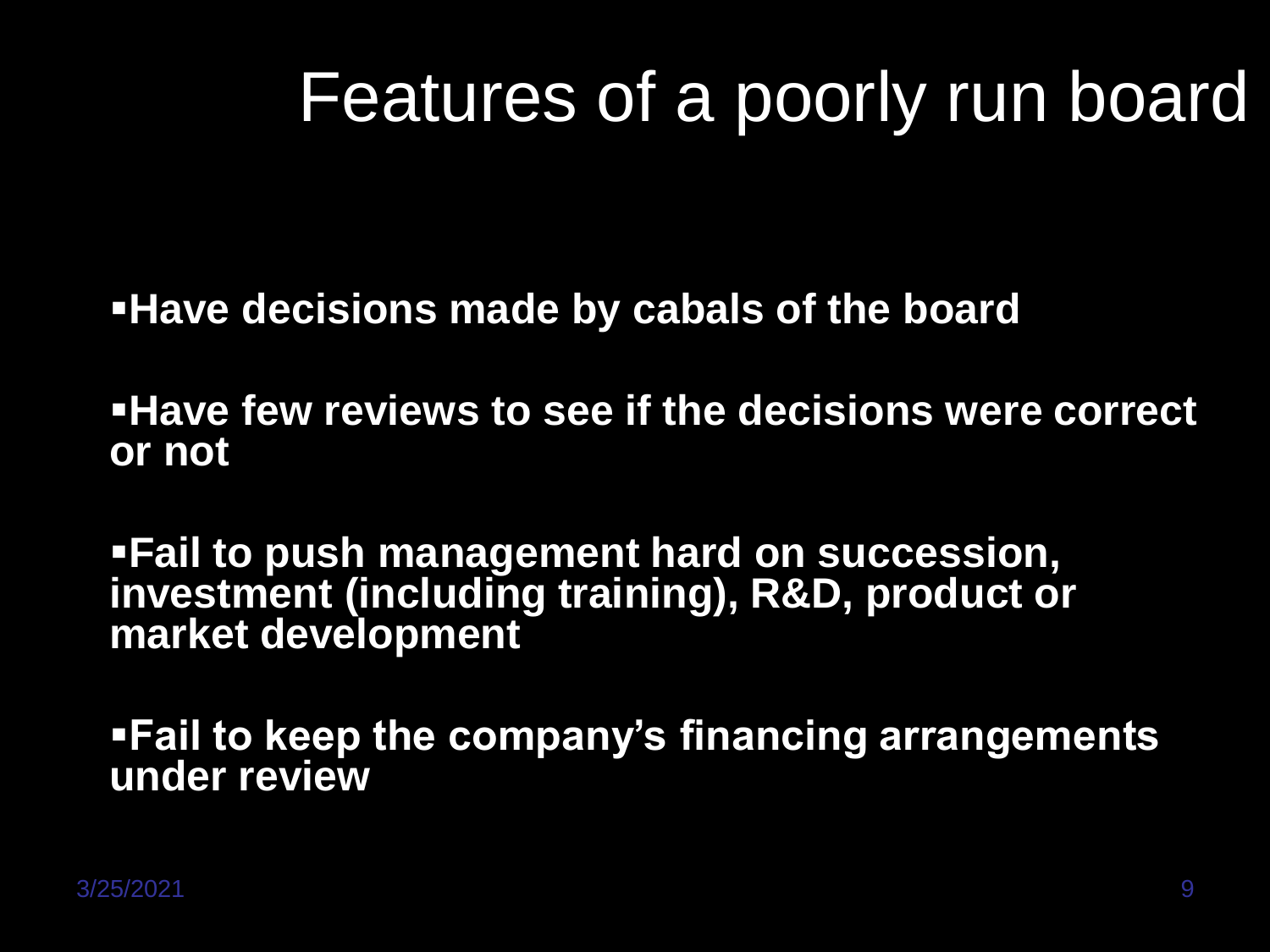# Roles of a director

- **Decision maker**
- **Challenger**
- **Supervisor of executive management**
- **Reflective**
- **Listener**
- **Process manager**
- **Knowledge provider**
- **Developer**
- **Company representative**
- **Maverick**
- **Representative**
- **Status provider**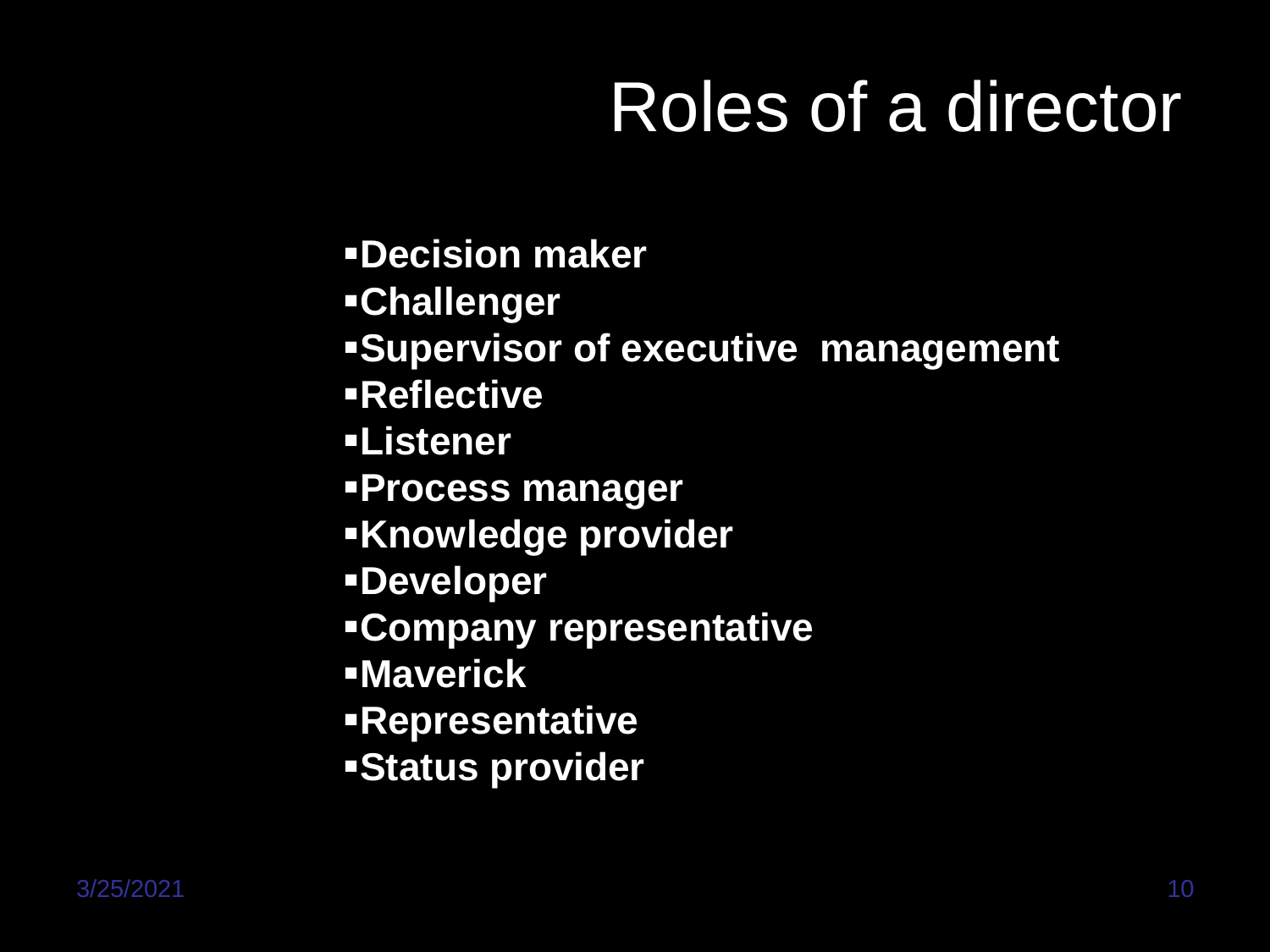#### *Those who advance most rapidly to the top are:*

*effective planners and organisers who take actions involving clear risk; show vision, inspiration, commitment and enthusiasm; who develop, appraise, direct and take charge of their staff; who are ascendant, forceful and decisive and who set demanding goals for self and others, see things through to completion, play to win and who are determined to beat others.* 

Dulewicz and Herbert (1999) p20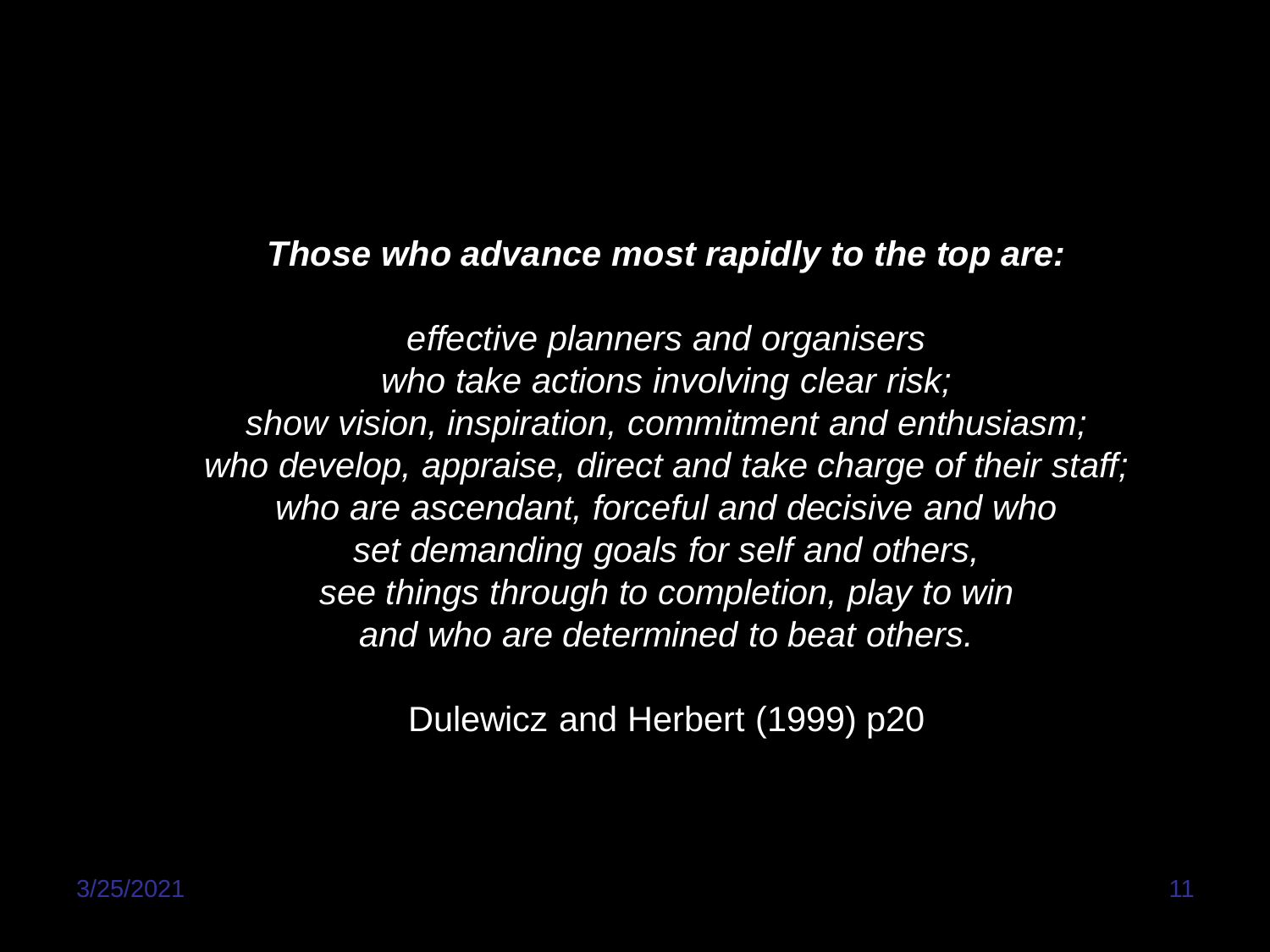*"Many academics and consultants, however, will be disappointed to learn that performance on some of the softer competencies and personality factors concerned with, for example, interpersonal relationships and integrity does not appear to lead to rapid advancement to the top. The high fliers appear to be rather hard nosed,* 

*calculating individuals."*

Dulewicz and Herbert (1999) p20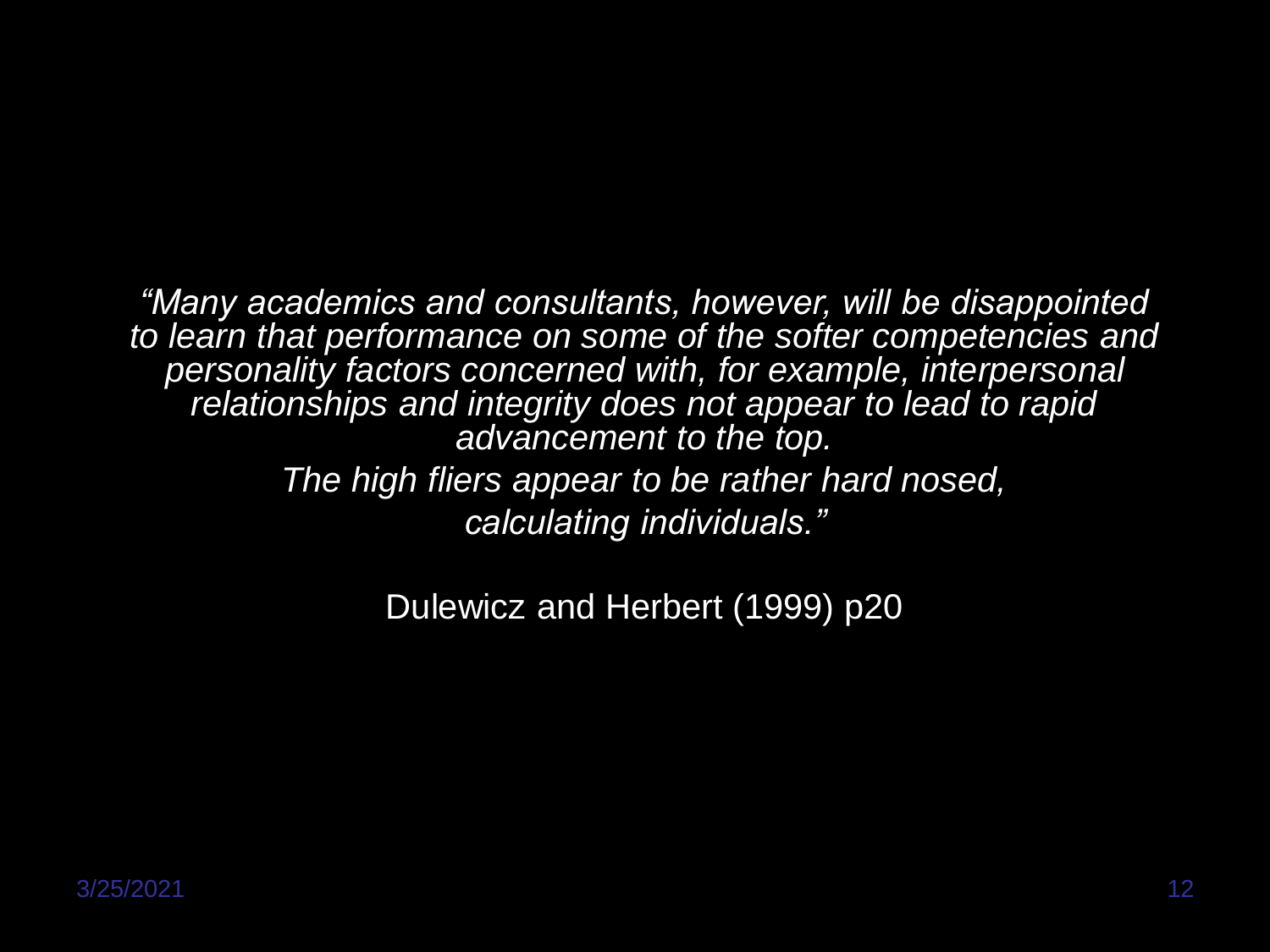# Independent Directors (UK definition)

**An independent director in a listed company should not :**

- **Be a former employee of the company or group within the last five years;**
- **have, or have had within the last three years, a material business relationship with the company either directly, or as a partner, shareholder, director or senior employee of a body that has such a relationship with the company;**
- **have received or receives additional remuneration from the company apart from a director's fee, participates in the company's share option or a performance-related pay scheme, or is a member of the company's pension scheme;**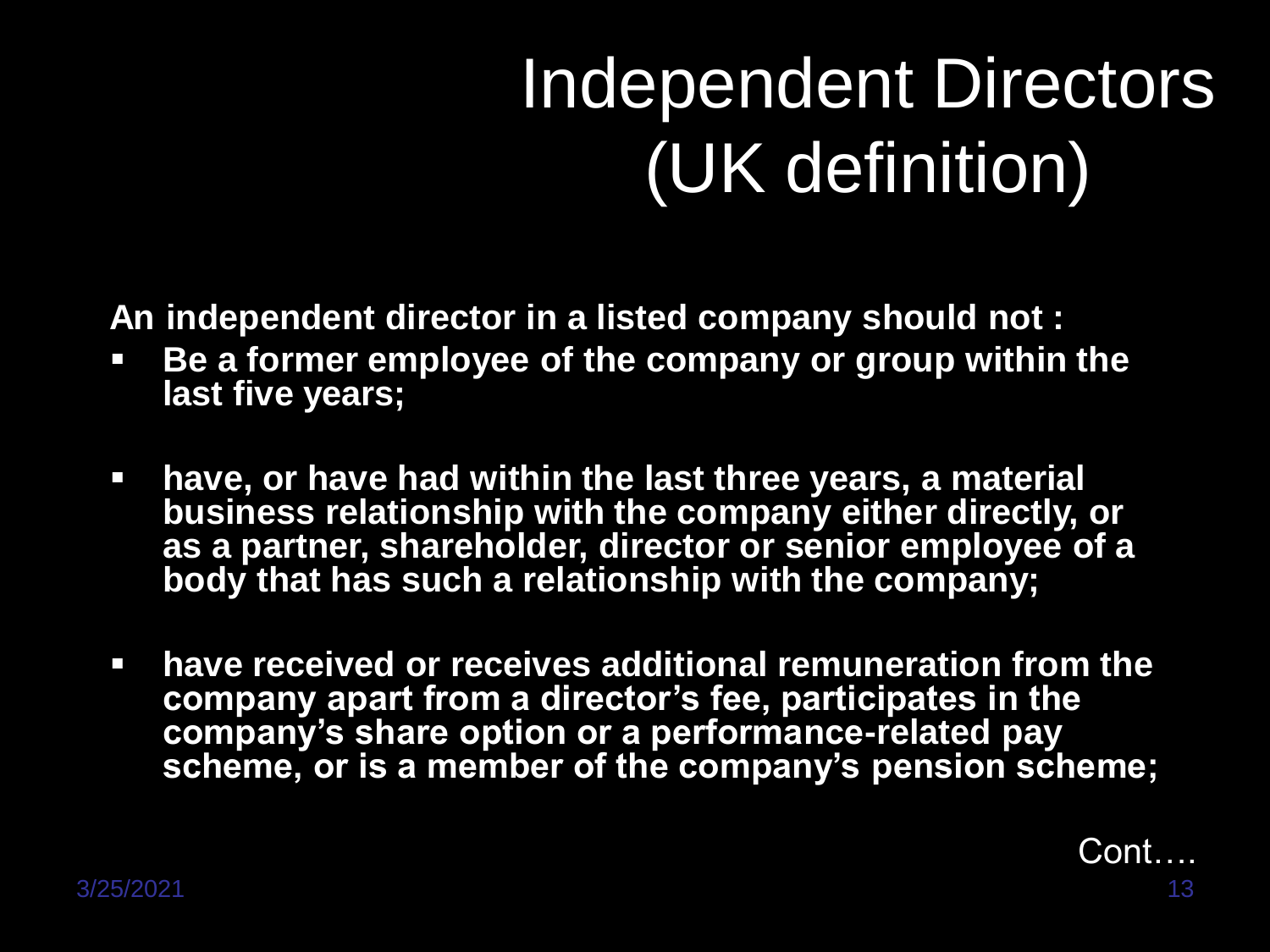# Independent Directors (UK definition)

- **have close family ties with any of the company's advisers, directors or senior employees;**
- **hold cross-directorships or has significant links with other directors through involvement in other companies or bodies;**
- **represent a significant shareholder; or**
- **have served on the board for more than nine years.**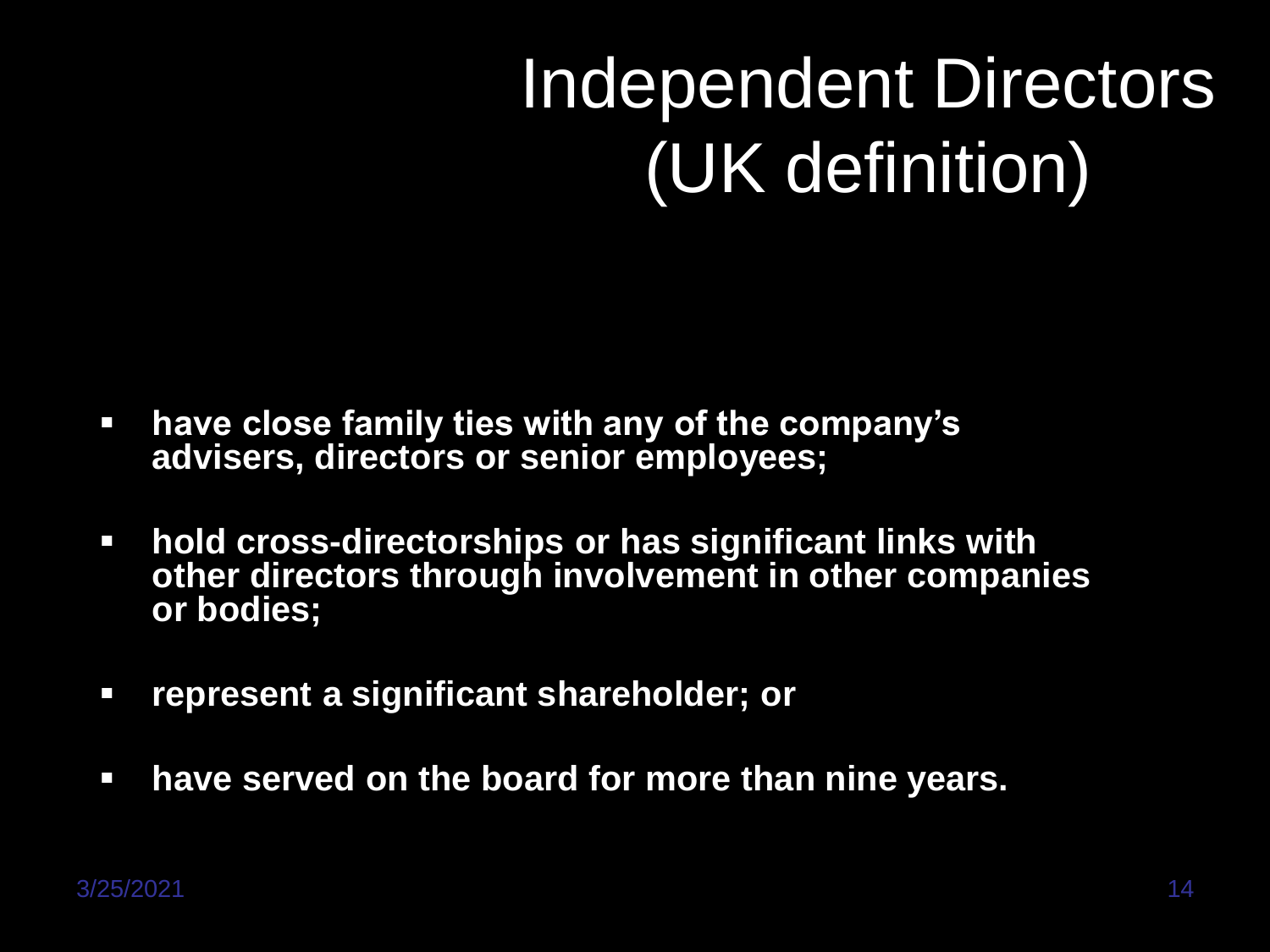Disadvantages of Combining the roles of Chairman and Managing Director

- **Succession issue**
- **Roles Ideally need different temperaments and motivations**
- **More difficult for Executive Directors to act in their director roles**
- **Confusion as to which hat is being worn in the boardroom**

Cont….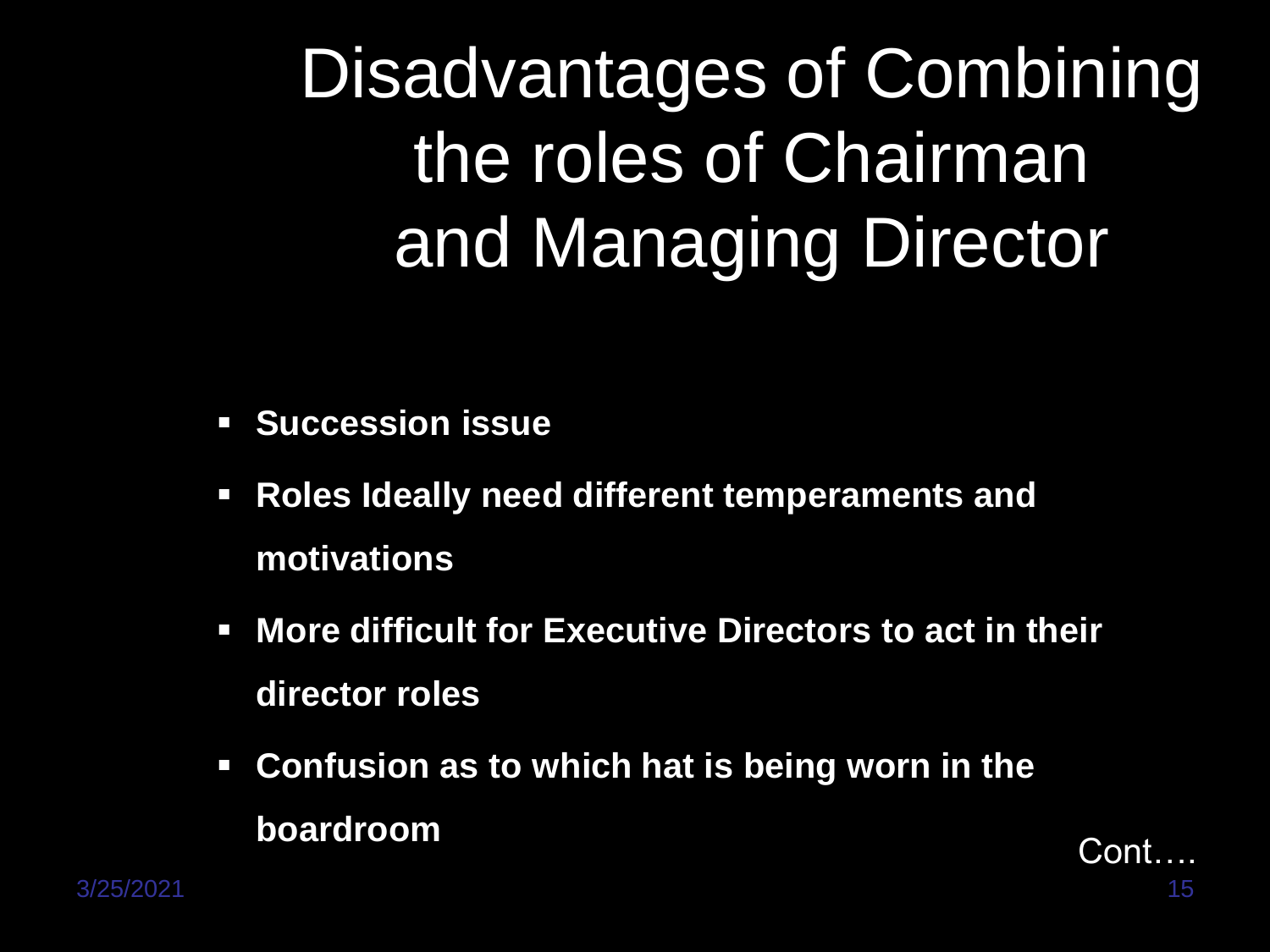Disadvantages of Combining the roles of Chairman and Managing Director

- **Too much power in one person**
- **Two heads are better than one**
- **Under pressure management demands take precedence over governance**
- **Above a certain size, there is too much for one person to do**
- **Exterior profile is narrower than with two persons**
- **One person is more vulnerable than two**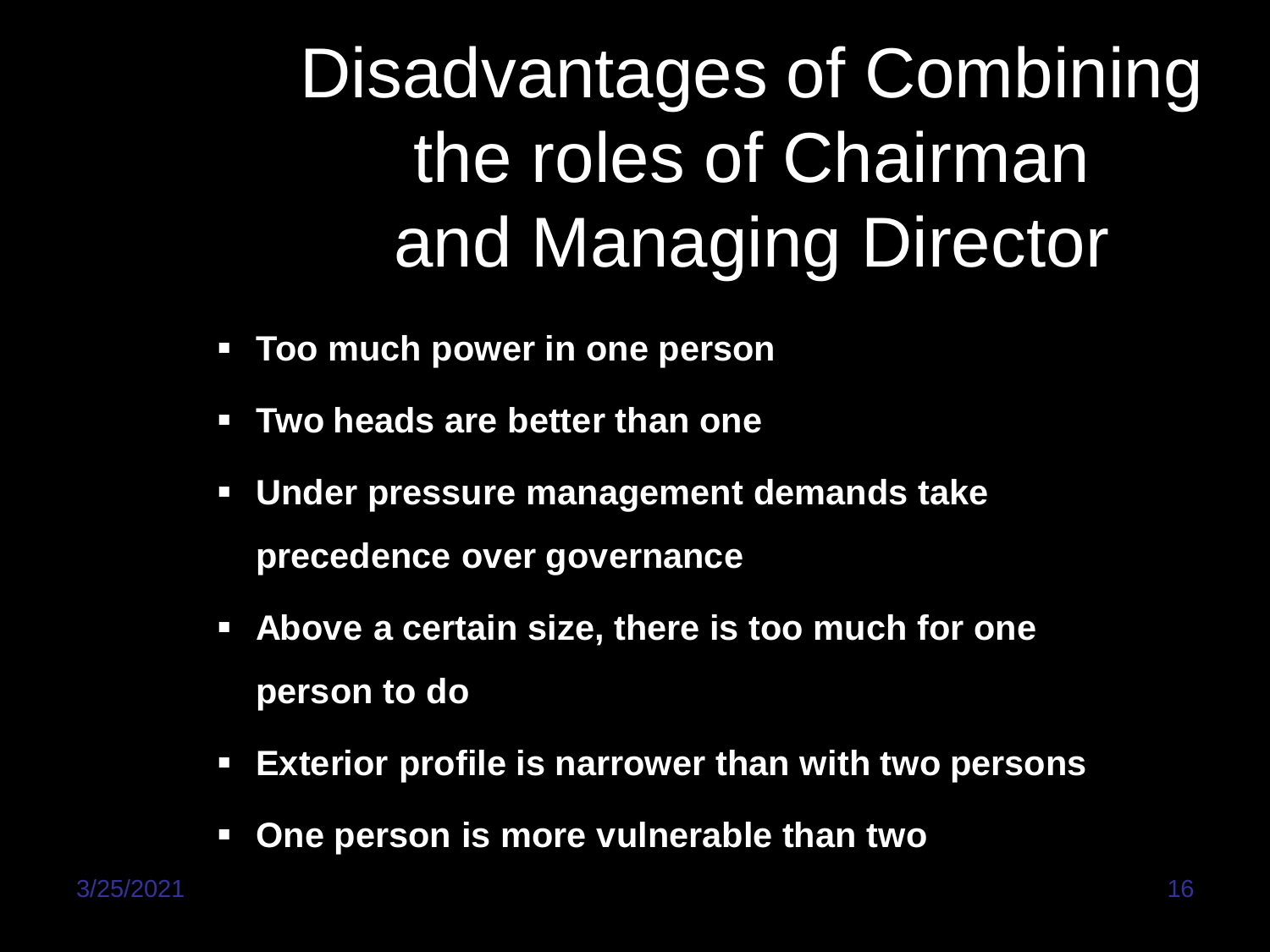## Board Committees

**Executive Committee Audit Committee Development Committee Remuneration Committee**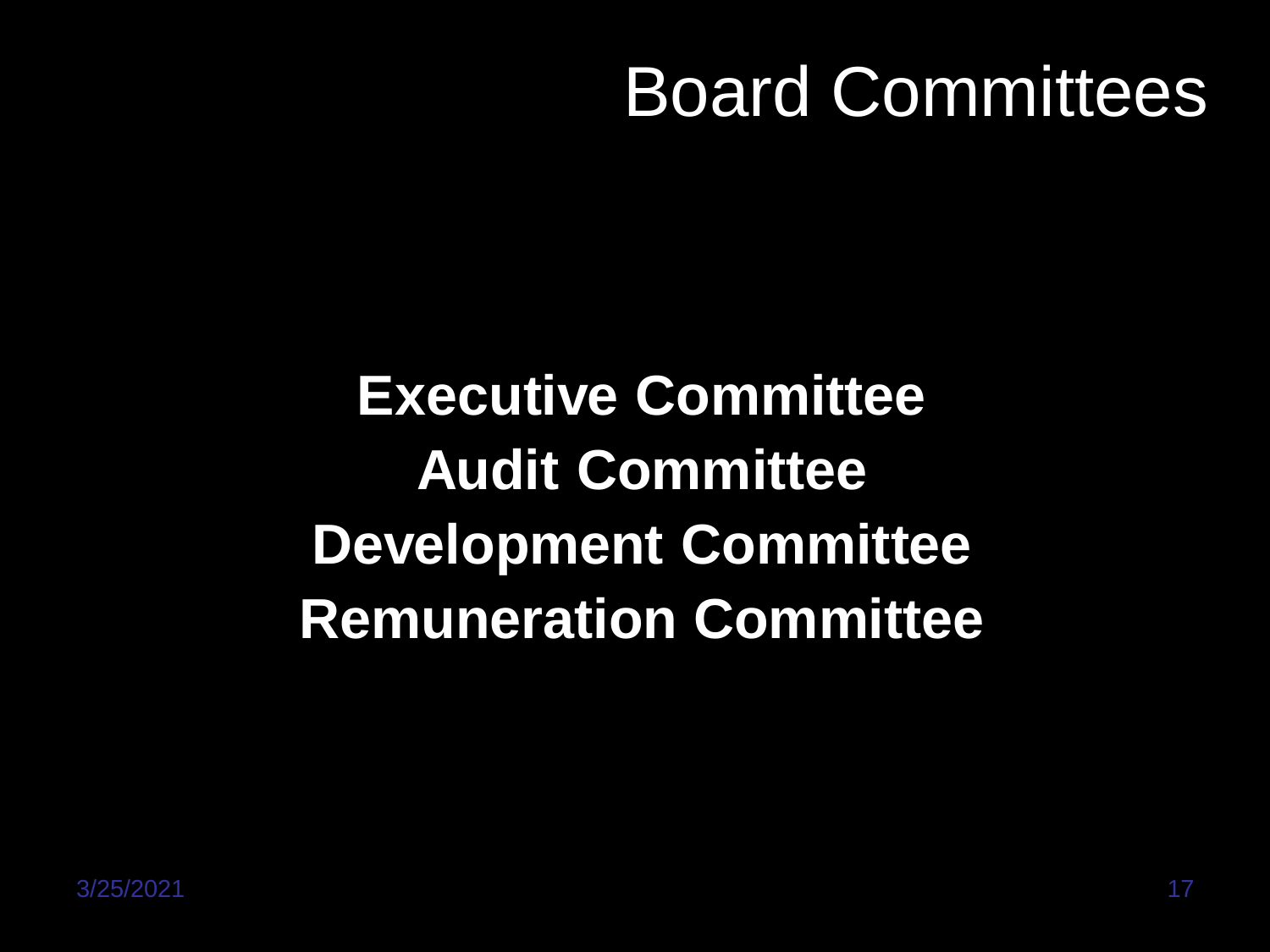# Board Meetings

- **Frequency - 4 to 14 / year**
- **Duration - 2 to 4 hours (preferably)**
- **Location - vary if possible - good environment**
- **Seating - plan it - avoid power groups**
- **Notice - Normally pre arranged**
- **Agenda - Circulated in advance**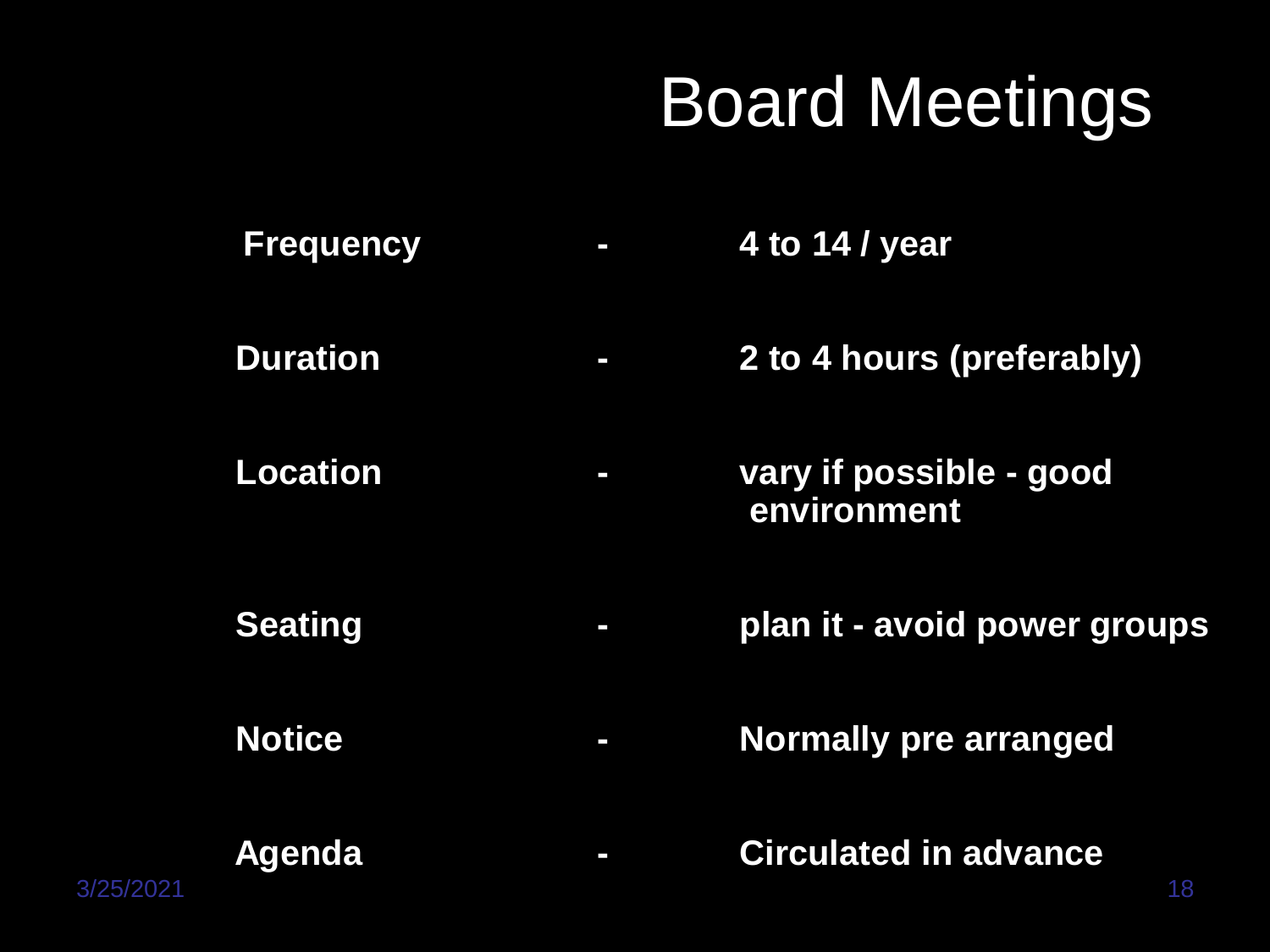*An effective board can provide an important source of competitive edge to the company.*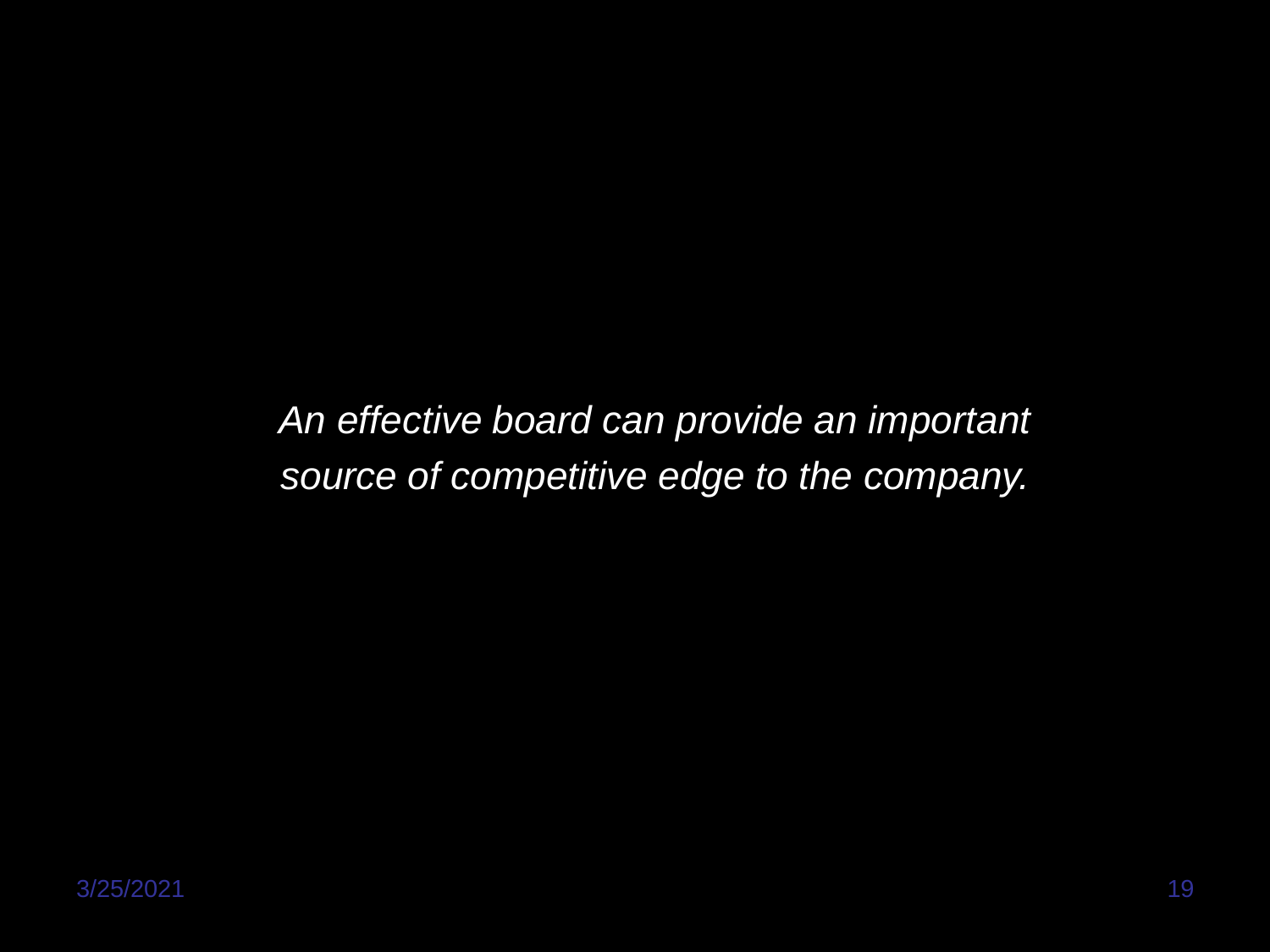# Bangladesh: General Meetings - 2005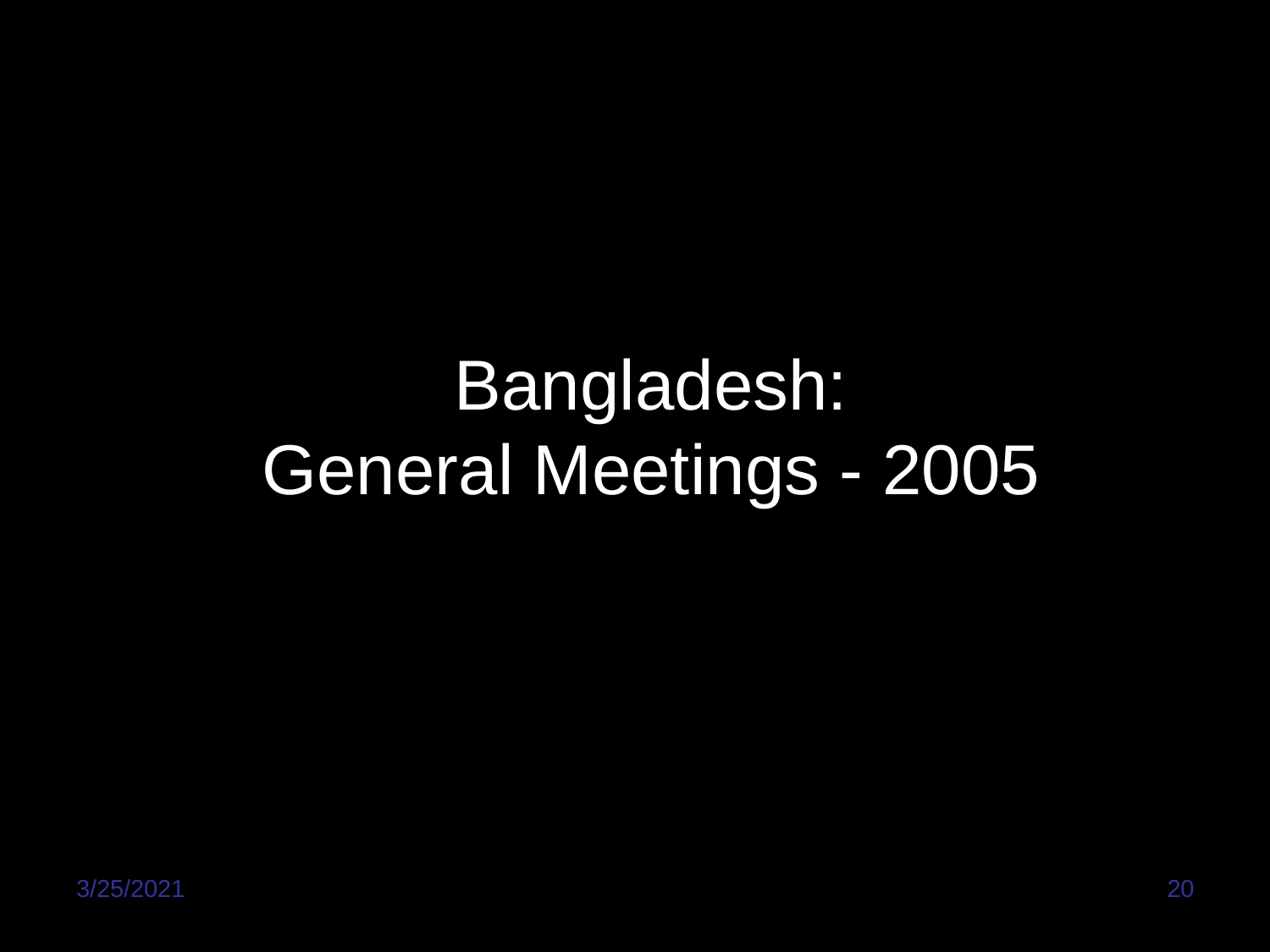# Dividend Distribution Scenario-05

| <b>Dividend Range</b> | <b>No of Company</b> | <b>Dividend Range</b> | <b>No of Company</b> |
|-----------------------|----------------------|-----------------------|----------------------|
| Below 10%             | 45                   | 51-100%               | 7                    |
| 11-20%                | <b>477</b>           | Above 100%            | 2                    |
| 21-30%                | 18                   | <b>Bonus Share</b>    | 54                   |
| $31 - 50%$            | 13                   | <b>Right Share</b>    | 9                    |

- Among 248 companies and 11 mutual funds listed with DSE, only 132 (51%) declared dividends in 2005.
- Almost 36% of these securities paid dividends within the range of 11-20%, which was above the interest rates of Government savings certificates and FDR in all commercial banks.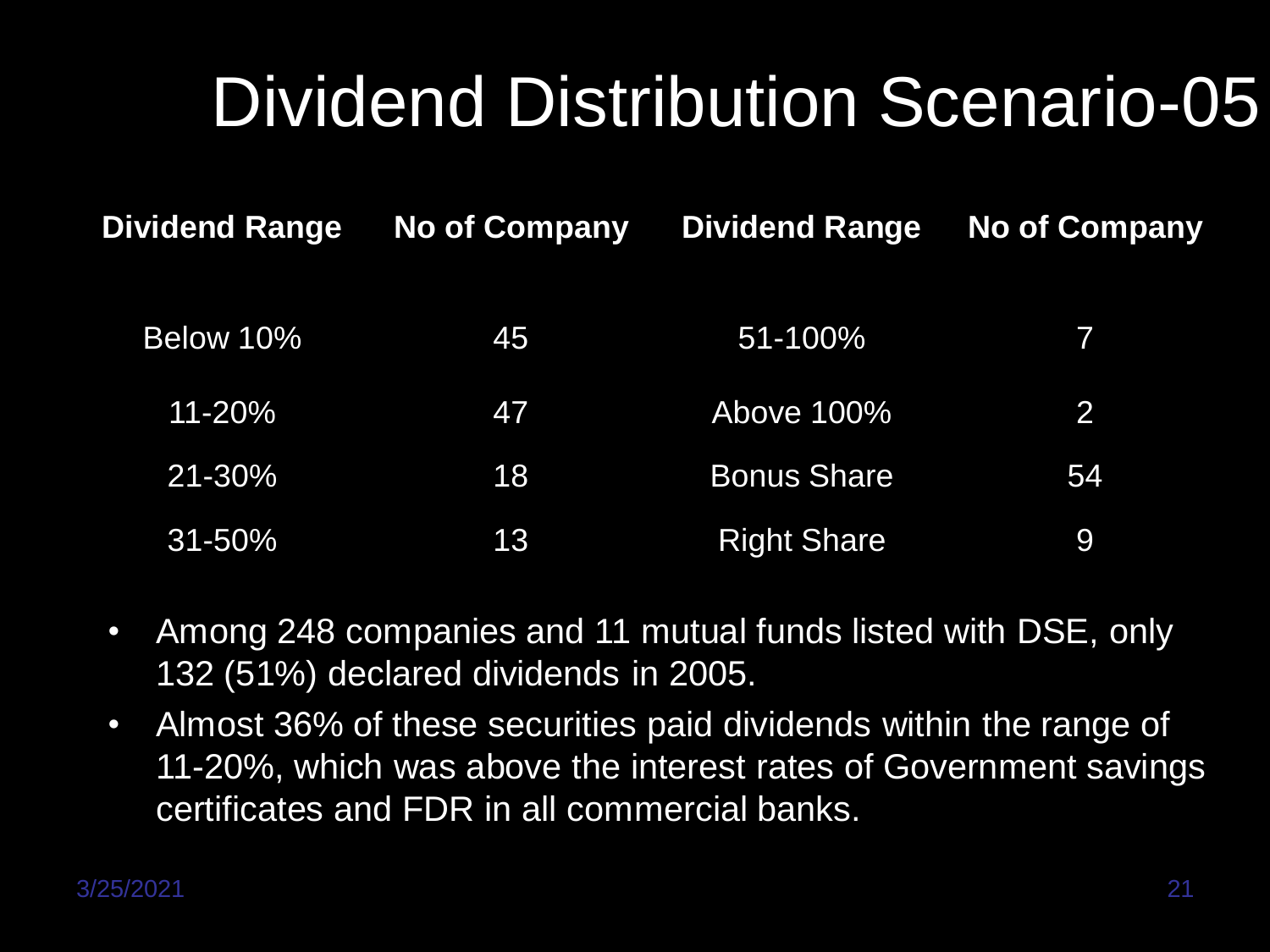# **Compliance**

| <b>Compliance</b> | <b>No of Company</b> | <b>Compliance</b> | <b>No of Company</b> |
|-------------------|----------------------|-------------------|----------------------|
| <b>AGM held</b>   | 218                  | No dividend       | 66                   |
| <b>Dividend</b>   | 132                  | No AGM held       | 18                   |

- During 2005, some 218 companies held Annual General Meetings (AGM), while 18 failed to hold in time.
- For non compliance with SEC, 9 companies received reprimand letters, 18 received show cause letters, while all directors of 8 companies were fined between Tk0.1m and Tk0.2m.